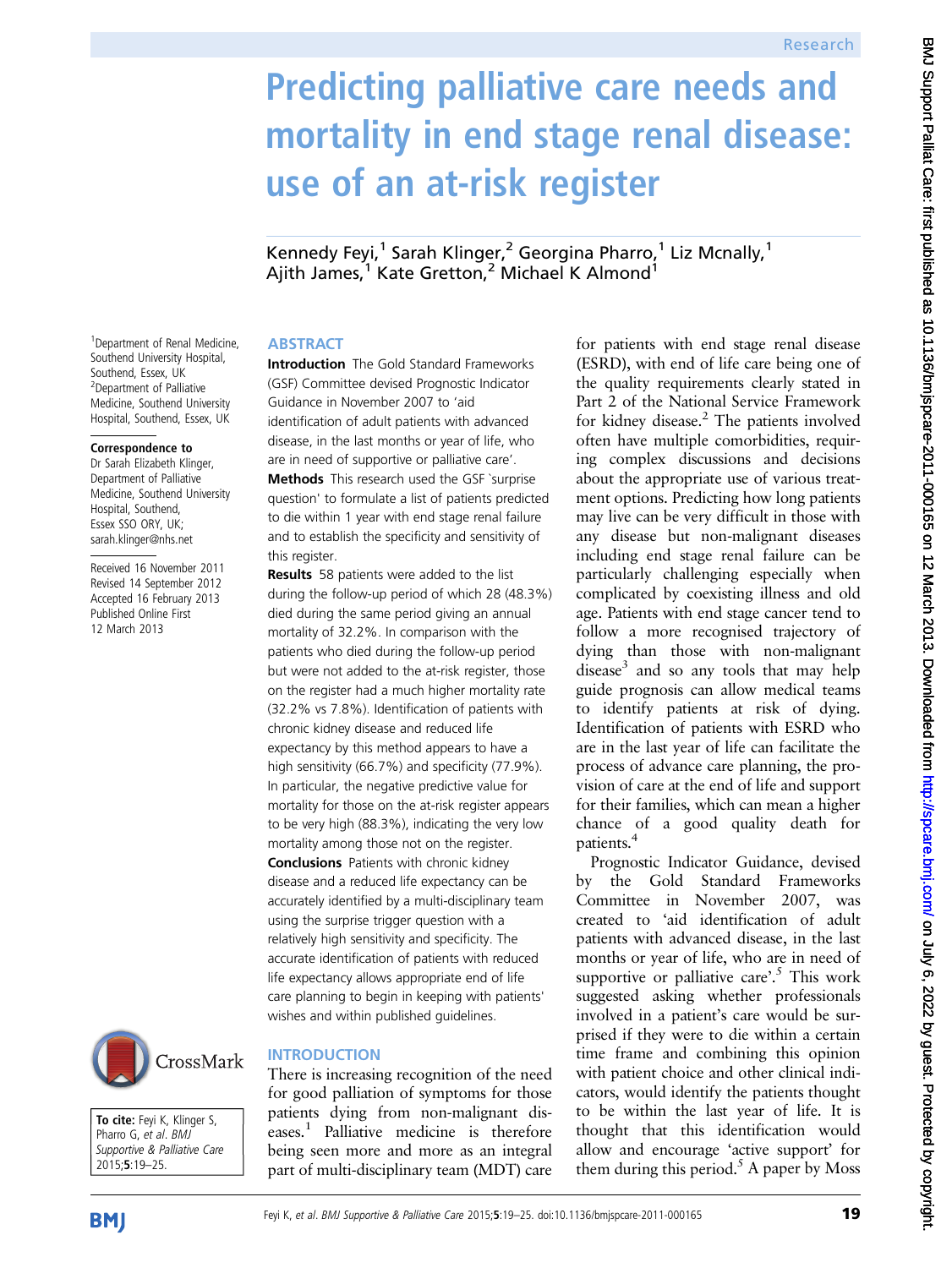*et al*<sup>6</sup> in 2008 validated the use of the surprise question by nurse practitioners in assessing the likely prognosis of dialysis patients with ESRD. A further paper by Cohen  $et \text{ }al^7$  evaluated an integrated prognostic tool incorporating both the surprise question and other predictors of survival, for example, age and comorbid conditions. The authors concluded that the tool 'lends itself to the stratification of (haemodialysis) patients' and the work demonstrated that use of the tool produced a higher degree of specificity and sensitivity than any of the individual components. However, to our knowledge no studies have yet been done assessing the use of the surprise question by an MDT of renal and palliative care professionals for patients with ESRD including those not receiving dialysis.

#### AIM OF STUDY

The aim of this study was to use the surprise question from the Prognostic Indicator Guidance to identify and predict which patients were most likely to die within a year from a single dialysis unit caring for patients on dialysis, those in a clinic looking after patients approaching ESRD and those with failing transplants. The specificity and sensitivity of our prediction tool were quantified.

#### **METHODS**

This study was prospective with data collected from February 2007 to July 2008. The 'at-risk' patients generally fell into four main patient groups at Southend General Hospital:

- 1. Predialysis patients choosing not to commence dialytic treatment or those who would not be fit enough.
- 2. Failing renal transplants (diagnosed by rising creatine levels and biopsy).
- 3. Dialysis patients withdrawing from therapy.
- 4. Patients who come to the end of their lives while on dialysis.

The main trigger for inclusion in this study was the 'surprise question' from the Prognostic Indicator Guidance. This is an intuitive question integrating comorbidity, social, functional and other factors and asks 'Would you be surprised if this patient were to die in the next 6–12 months?' The question was considered by an MDT consisting of a consultant renal physician, a consultant in palliative medicine and members of the renal nursing staff in relation to any patient in the above groups who were deemed to be suitable for the list. Any patient who was seen over the previous 4 weeks in the low clearance or haemodialysis clinics or on the wards by any member of the MDT could be discussed at the meeting if the member of staff felt that he or she might be appropriate for the at-risk register. The final decision relied on the palliative medicine team's use of their skills of prognostication in combination with the renal team's first hand knowledge of the patients. Very few disagreements ever occurred between members of the

MDT on whether or not to place a patient on the list, and they were always resolved by discussion.A list was then formulated of those deemed to be at high risk of dying within 1 year, the 'At-Risk Register'. A formal renal MDT meeting was regularly held (monthly) to discuss all patients on the list and to discuss those who were being considered for the list.

The at-risk register was created to identify patients with reduced life expectancy with a view to initiating palliative care assessment and intervention. This enabled preparing the patient and family to make informed choices about their later stages of life, with particular emphasis on quality of life, social support and preferred place of care in the event of a lifethreatening change in health status. Patients were removed from the list if their perceived life expectancy had improved.

The authors studied patients added to the at-risk register during a follow-up period between 1st February 2007 and 31st July 2008. Patients were characterised by their demographic details, dialysis vintage and modality as well as comorbidities using the Charlson comorbidity index (table 1). Annual mortality rates were calculated and compared with those of patients not added to the register, but were part of the dialysis programme or followed up in the low-clearance clinic. Patients who were on the register and died were also compared with those who died while not on the register in order to determine any systematic differences between the two groups. In order to further characterise the patients on

| Table 1 |  |  | Calculation of the Charlson comorbidity index* |  |
|---------|--|--|------------------------------------------------|--|
|---------|--|--|------------------------------------------------|--|

| Score for each condition | <b>Condition</b>                 |  |
|--------------------------|----------------------------------|--|
| 1                        | Myocardial infarct               |  |
|                          | Congestive heart failure         |  |
|                          | Peripheral vascular disease      |  |
|                          | Cerebrovascular disease          |  |
|                          | Dementia                         |  |
|                          | Chronic pulmonary disease        |  |
|                          | Connective tissue disease        |  |
|                          | Ulcer disease                    |  |
|                          | Mild liver disease               |  |
|                          | <b>Diabetes</b>                  |  |
| 2                        | Hemiplegia                       |  |
| 2                        | Moderate or severe renal disease |  |
| 2                        | Diabetes with end organ damage   |  |
| 2                        | Any tumour                       |  |
| 2                        | Leukaemia                        |  |
| 2                        | Lymphoma                         |  |
| 3                        | Moderate or severe liver disease |  |
| 6                        | Metastatic solid tumour          |  |
| 6                        | <b>AIDS</b>                      |  |
|                          |                                  |  |

\*Originally designed as a measure of the risk of 1-year mortality attributable to comorbidity in a longitudinal study of general hospitalised patients and validated for the same outcome in a cohort of breast cancer patients.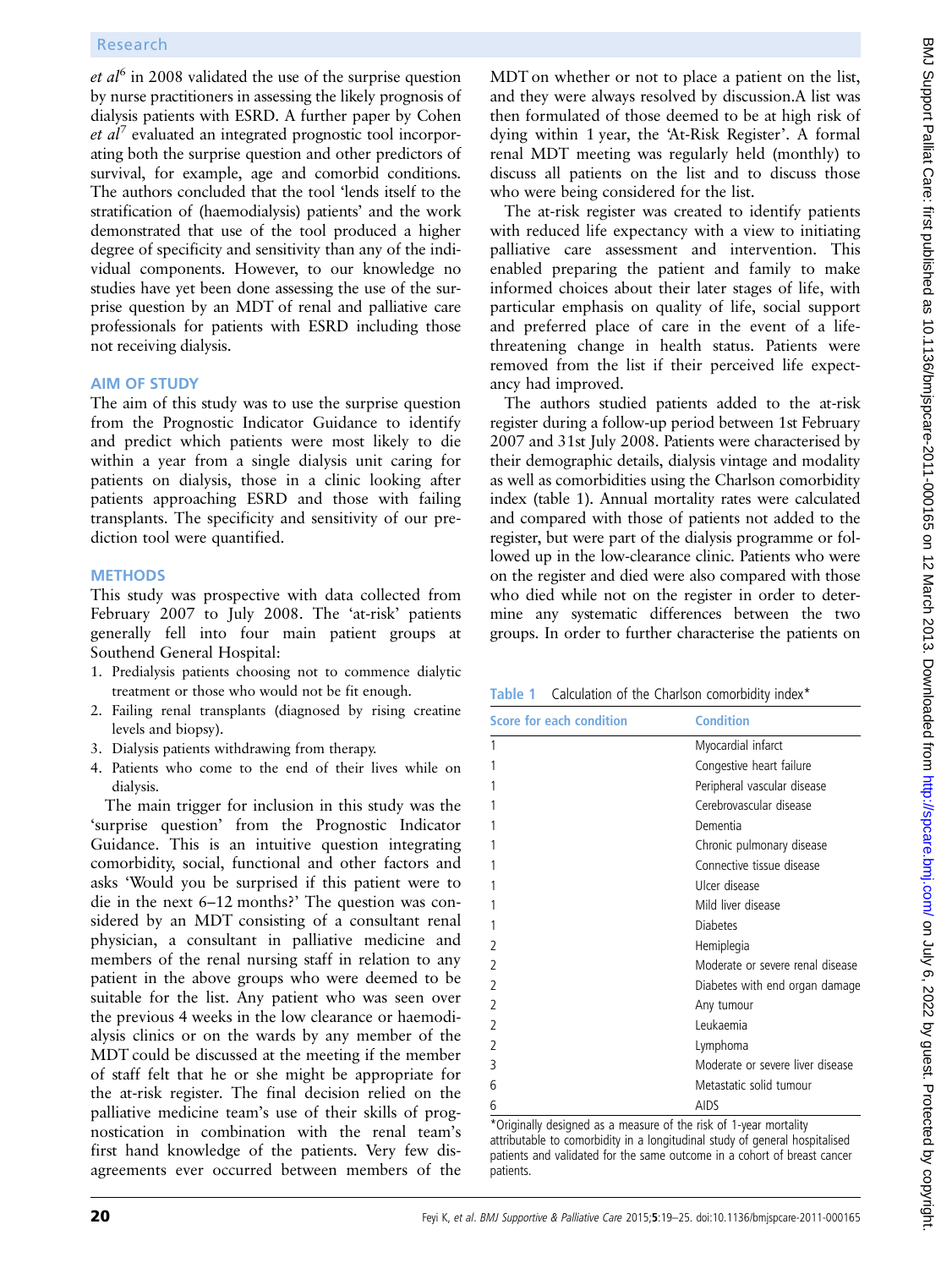Research

|          | Table 2 Baseline characteristics of patients on the at-risk |
|----------|-------------------------------------------------------------|
| register |                                                             |

| Age, median                        | 72 years  |
|------------------------------------|-----------|
| Sex, $n$ $(\%)$                    |           |
| M                                  | 36 (63.2) |
| F                                  | 21 (36.8) |
| Ethnicity, n (%)                   |           |
| Caucasian                          | 36(63.2)  |
| Non-Caucasian                      | 21 (36.8) |
| Dialysis, n (%)                    |           |
| HD                                 | 40 (71.4) |
| PD                                 | 4(7.1)    |
| Predialysis                        | 12 (21.4) |
| Dialysis vintage, median           | 2 years   |
| Diabetes, n (%)                    | 12 (31.6) |
| Charlson comorbidity index, median | 4         |
| $n = 58$                           |           |

HD, haemodialysis; PD, peritoneal dialysis.

the list who died during follow-up, they were compared with those who were still alive at the end of follow-up, with regard to their demographic details, dialysis vintage, modality and comorbidities. Data were compiled using Microsoft Excel for Windows and STATA 8. All categorical variables were compared using the  $\chi^2$ method, while continuous data were compared using non-parametric tests, mainly Wilcoxon Rank-Sum test, where appropriate. p Values were calculated and a level of <0.05 was used as level of significance.

# RESULTS

A total of 58 patients were added to the list during the follow-up period of which 28 (48.3%) died during the study period giving an annual mortality of 32.2%. The baseline characteristics of these 58 patients are summarised in table 2.

In comparison with the patients who died during the follow-up period but were not added to the at-risk register, those on the register had a much higher mortality rate (32.2% vs 7.8%). Interestingly, these two groups of patients did not have significant difference in their demographic details, dialysis vintage, dialysis modality or comorbidities (table 3). There was however a significantly higher proportion of individuals on the register dying due to discontinuation of dialysis.

All the patients who were on the at-risk register and died during the follow-up period did so within 48 weeks of follow-up, with 53.6% of deaths occurring during the first 12 weeks of follow-up (figure 1). Patients on the register who died during the follow-up and those who did not were compared in order to determine any systematic differences between the two groups with regard to demographic details, dialysis vintage, dialysis modality or comorbidities (table 4).

At the end of the study-period of 18 months, a total of 178 patients were assessed on haemodialysis, peritoneal dialysis, transplant and low-clearance clinics. In all, 58 patients were added to the at-risk register and 120 were not. Of the 58 patients added to the register, 37 died, while only 14 patients not on the list died, giving this approach a sensitivity of 66.7% (table 5). A total of

|                                       | Patients on the list who died (n=28) | Patients not on the list who died (n=14) | <b>Statistic</b>  | p Value |
|---------------------------------------|--------------------------------------|------------------------------------------|-------------------|---------|
| Age (median)                          | 71                                   | 71                                       | $z = -0.6$        | 0.95    |
| Sex, n (%)                            |                                      |                                          | $\chi^2$ =0.001   | 0.97    |
| M                                     | 25 (92.6)                            | 12 (92.3)                                |                   |         |
| F                                     | 2(7.4)                               | 1(7.7)                                   |                   |         |
| Ethnicity, n (%)                      |                                      |                                          | $\chi^2$ =1.2035  | 0.27    |
| Caucasian                             | 16 (59.3)                            | 10 (76.9)                                |                   |         |
| Non-Caucasian                         | 11(40.7)                             | 3(23.1)                                  |                   |         |
| Dialysis, n (%)                       |                                      |                                          | $\chi^2$ =2.2248  | 0.33    |
| HD                                    | 17(60.7)                             | 10 (76.9)                                |                   |         |
| <b>PD</b>                             | 4 (14.3)                             | 0(0)                                     |                   |         |
| Predialysis                           | 7(25)                                | 3(23.1)                                  |                   |         |
| Dialysis vintage, median              | 2 years                              | 3 years                                  | $z=0.756$         | 0.45    |
| Diabetes, n (%)                       | 4(33.3)                              | 9(34.6)                                  | $\chi^2$ =0.0060  | 0.94    |
| Charlson comorbidity index,<br>median | 4                                    | 3                                        | $z=-1.525$        | 0.13    |
| Mode of death, n (%)                  |                                      |                                          | $\chi^2$ =15.0615 | 0.005   |
| Withdrawal from dialysis              | 9(32.1)                              | 3(23.1)                                  |                   |         |
| Sudden death                          | 1(3.6)                               | 4(30.8)                                  |                   |         |
| Cardiovascular                        | 0                                    | $\overline{0}$                           |                   |         |
| Cerebrovascular                       | 5(17.9)                              | 1(7.7)                                   |                   |         |
| Sepsis                                | 0(0)                                 | 3(23.1)                                  |                   |         |
| Unknown                               | 13 (46.4)                            | 2(15.4)                                  |                   |         |

Table 3 Comparison of patients who died while on the at-risk register to those who were not, but died during the follow-up period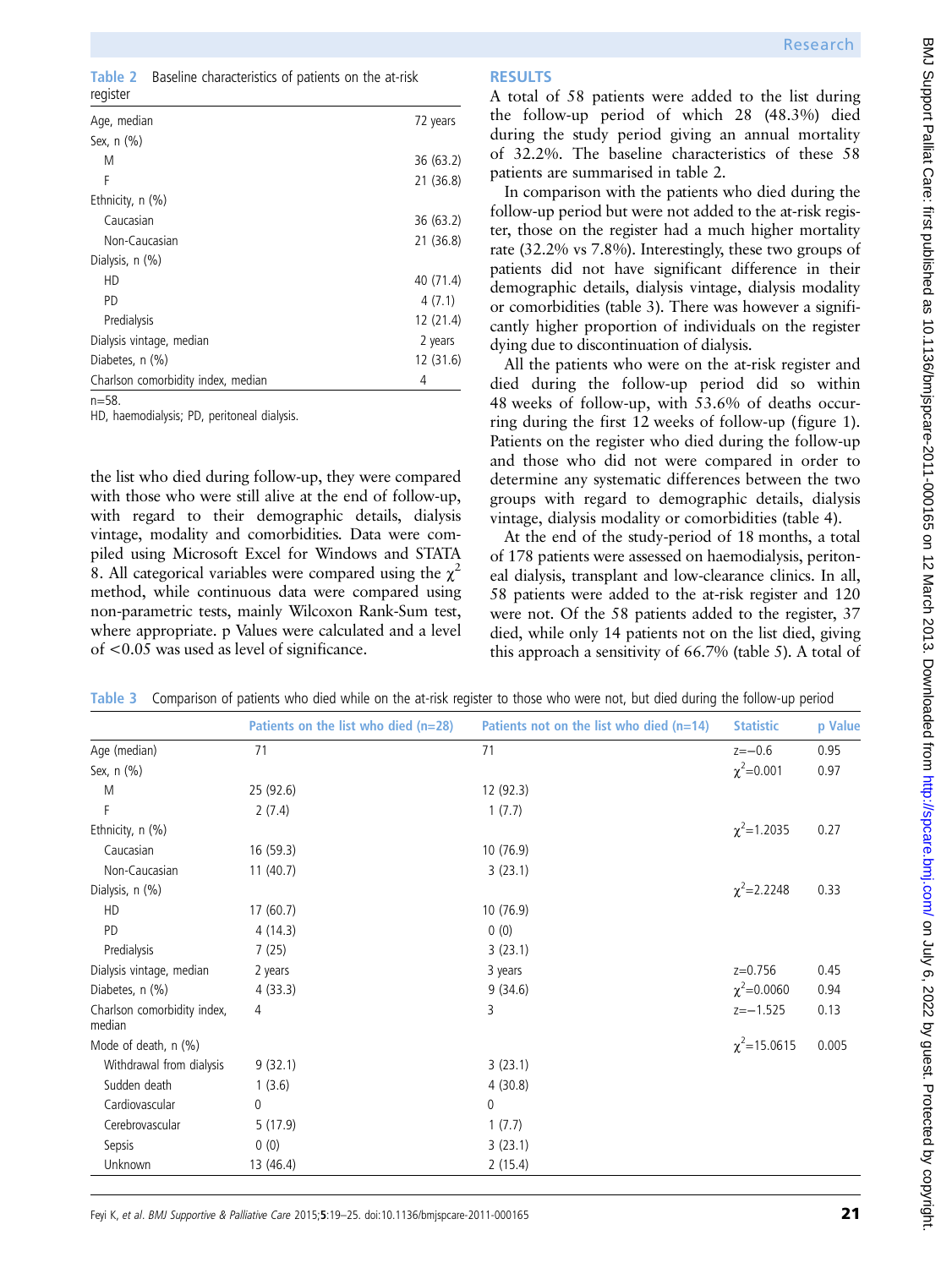

Figure 1 Cumulative mortality-rate by time on the register

106 patients not added to the list were alive, while only 21 patients on the list were alive among those added to the list, giving the register a 77.9% specificity. The study also demonstrated an impressively high negative predictive value of 88.3%.

#### **DISCUSSION**

Patients with ESRD are well recognised to have a significant morbidity $^6$  and burden of symptoms.<sup>1</sup> The End of Life Care Initiative developed by the Department of Health in 2004 aimed to extend the boundaries of Palliative Care services to cover patients with nonmalignant disease at the end of life, by using the Gold Standard Frameworks, Liverpool Care Pathway and the Preferred Priorities of Care documents.<sup>8</sup> There is an increasing awareness of the benefits of joint working between renal and palliative care teams in order to provide ongoing care for patients with respect to their

renal needs as well as addressing physical, social, psychological and spiritual needs. Joint working also allows excellent educational opportunities for those in each team to learn from one another in order to enhance patient care.

The median age of haemodialysis patients in Southend during the study period was 67.1 years, similar to that of the UK average at the time  $(65.2 \text{ years})$ . There were many more Caucasian patients than non-Caucasian patients on the register but this reflects the population of the local area.

Table 4 shows a significant difference between the survival of patients from ethnic minority groups and Caucasian patients with those from ethnic minority groups being more likely to survive. This is in keeping with other studies demonstrating that patients from black and ethnic minority groups often do better in survival studies on dialysis.<sup>10 11</sup> It is possible that there may

Table 4 Comparison of patients on the at-risk register who died during follow-up to those who did not

|                                       | ◡<br>Patients on the list who died (n=28) | ◡<br>Patients on the list who are alive $(n=30)$ | <b>Statistic</b>  | p Value  |
|---------------------------------------|-------------------------------------------|--------------------------------------------------|-------------------|----------|
| Age (median)                          | 71 years                                  | 73 years                                         | $z=-0.141$        | 0.89     |
| Sex, $n$ $(\%)$                       |                                           |                                                  | $\chi^2$ =0.3351  | 0.56     |
| M                                     | 16(59.3)                                  | 20(66.7)                                         |                   |          |
| F                                     | 11(40.7)                                  | 10(33.3)                                         |                   |          |
| Ethnicity, n (%)                      |                                           |                                                  | $\chi^2$ =17.2575 | < 0.0001 |
| Caucasian                             | 25 (92.6)                                 | 12 (40)                                          |                   |          |
| Non-Caucasian                         | 2(7.4)                                    | 18 (60)                                          |                   |          |
| Dialysis, n (%)                       |                                           |                                                  | $\chi^2$ = 2.1647 | 0.339    |
| HD                                    | 17(63.)                                   | 23 (79.3)                                        |                   |          |
| PD                                    | 3(11.1)                                   | 1(3.5)                                           |                   |          |
| Predialysis                           | 7(25.9)                                   | 5(17.2)                                          |                   |          |
| Dialysis vintage, median              | 2 years                                   | 1.5 years                                        | $z=0.123$         | 0.7122   |
| Diabetes, %                           | 34.6                                      | 25                                               | $\chi^2$ =0.3513  | 0.553    |
| Charlson comorbidity index,<br>median | 4                                         | 5                                                | $z=0.6485$        | 0.735    |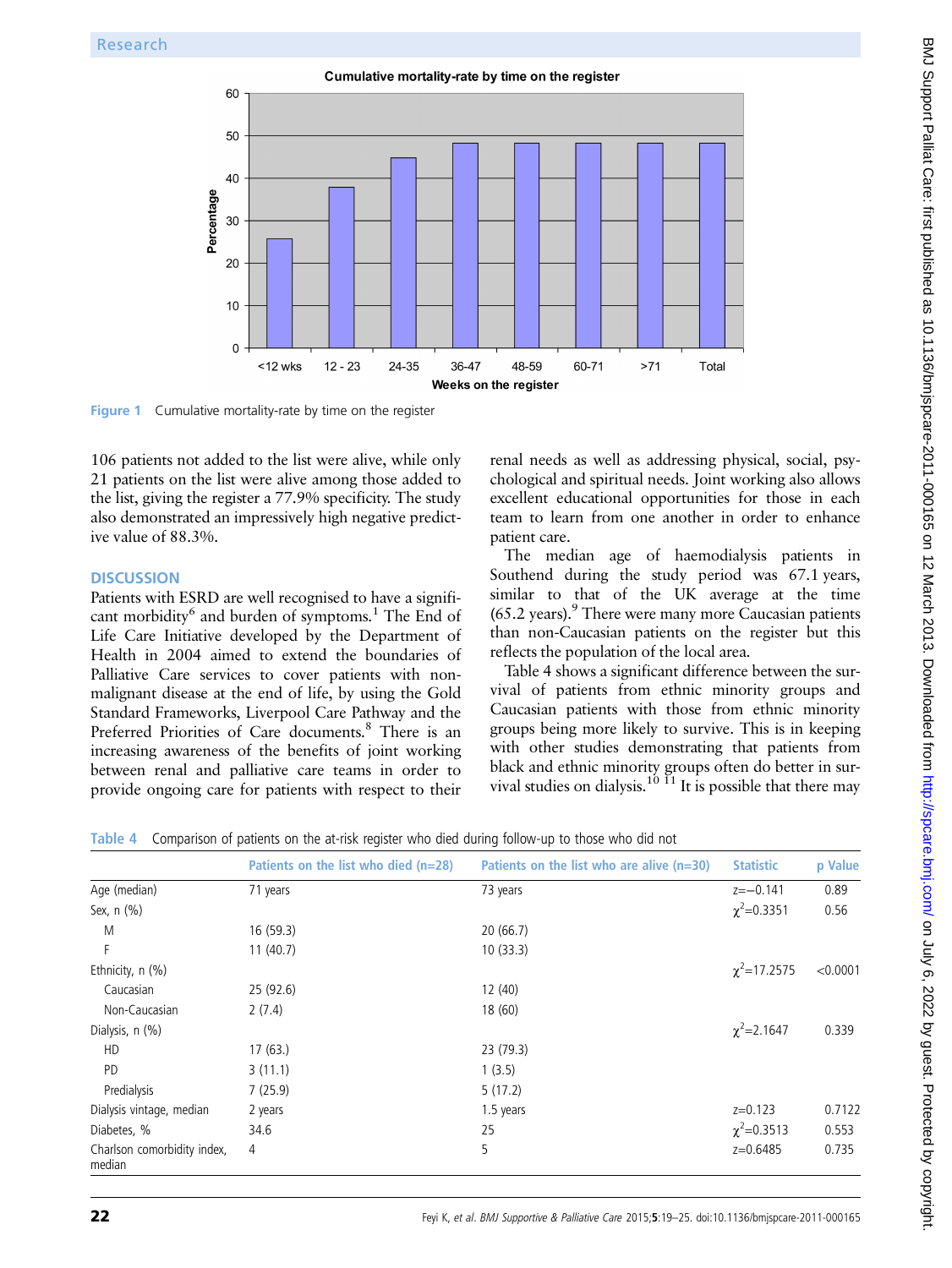Table 5 Sensitivity and specificity of the at-risk register in predicting mortality among patients with chronic kidney disease

| 66.7% |
|-------|
| 77.9% |
| 48.3% |
| 88.3% |
|       |

Numbers used to calculate sensitivity and specificity.

No. of patients on the register who died during the study period=37.

No. of patients who died during the study period who were not on the  $r$ enister $=14$ 

No. of patients on the register who were alive at the end of the study period=21.

No. of patients not on the register who were alive at the end of the study period=106.

have been a degree of selection bias with patients on dialysis from ethnic minority groups being less unwell than the Caucasian patients and therefore fewer of these patients dying.

Identification of patients with chronic kidney disease and reduced life expectancy by this method appears to have a high sensitivity (66.7%) and specificity (77.9%) in the population studied. In particular, the negative predictive value for mortality for those on the at-risk register appears to be very high (88.3%), indicating the very low mortality among those not on the register (table 5).

Once included on the register, patient care (eg, dialysis or medication) did not routinely change, but it is possible that clinical staff could have considered the need for interventional procedures more carefully in those patients on the list and that they may have been deemed inappropriate more often in this group. The positive predictive value (48.3%) suggests that there were a number of patients on the register who survived for longer than predicted. It could be argued that in these cases resources are being misused, for example, when the care of these patients is being discussed at meetings. However, if these patients are symptomatic, have palliative care needs or are benefitting from input, then resources are not being wasted. It also helps to reinforce the fact that palliative care services should be available to patients with a life limiting condition before they are considered to be at the very end of life.

There are many factors that need to be addressed in this group of patients including prognosis, quality of life issues (with and without treatment), treatment burden (if dialysis is undertaken) and patient preferences.<sup>12</sup> These topics often make up part of 'advance care planning' which is a very familiar process to professionals from palliative medicine teams, but one that many nephrologists do not feel as comfortable or confident taking part in.<sup>4</sup> Galla<sup>13</sup> stressed the importance of shared decision making between the patient and the physicians and this is another key aspect of advance care planning. It can be challenging to decide when to broach the subject of advance care planning

with patients as there is a fine balance between attempting to make plans too soon, when patients may not see the need to discuss the issues, and leaving it too late. Asking the surprise question can focus an MDT's attention on a particular patient by making them consider their prognosis in a formal way. This means that there is an opportunity to involve the wider MDT (including palliative care services) in this patient's care where appropriate and also it can act as a prompt to teams to start considering advance care planning with the patient and their families.

Symptom control issues can also be challenging in this group of patients, as their limited renal function and significant multiple comorbidities have to be considered when implementing drug regimes. The most common physical symptoms experienced by patients after stopping treatment are confusion or agitation, coma and dyspnoea, $<sup>1</sup>$  all of which can usually be well</sup> controlled with adequate medication. However, patients may experience spiritual and emotional difficulties that often require management using a holistic approach. It is vital that patients are supported if they do not receive treatment for their ESRD but also in making the decision to withdraw from treatment once dialysis has started. The withdrawal of renal replacement therapy in a patient with ESRD will almost inevitably lead to their death but the period of time between treatment being discontinued and death is variable. Previous studies have suggested the mean survival of 10 days, after treatment had stopped, with a range of  $1-48$  days.<sup>1</sup>

Being able to predict when patients with ESRD are within their last year of life would allow services to be focused on these patients to ensure that they have adequate time to make decisions regarding treatment and end-of-life decisions. This may mean that more patients are able to die in the place of their choosing, which is an important aim of the UK Government's End of Life Care Initiative.<sup>8</sup> Previous research has suggested that earlier discussion of wishes around treatment withdrawal and death will lend itself ultimately to better dying. $14$ 

Various different methods of identifying at-risk groups of renal patients exist including the United States Renal Data System. This allows a realistic expectation of survival and projected life span to be made taking into account age, diabetes and other major coexisting illnesses.<sup>2</sup> Similar data are becoming available from the Renal Association UK Renal Registry<sup>3</sup> encompassing a scoring system developed in the UK to identify and provide survival data for high, medium and low risk patients.

In one study<sup>3</sup> of high risk patients who started dialysis in a large District general Hospital over a 4-year period and who were identified by functional status, severity of coexisting conditions and age, the majority survived for <1 year. Functional capacity has been shown in several studies to be an accurate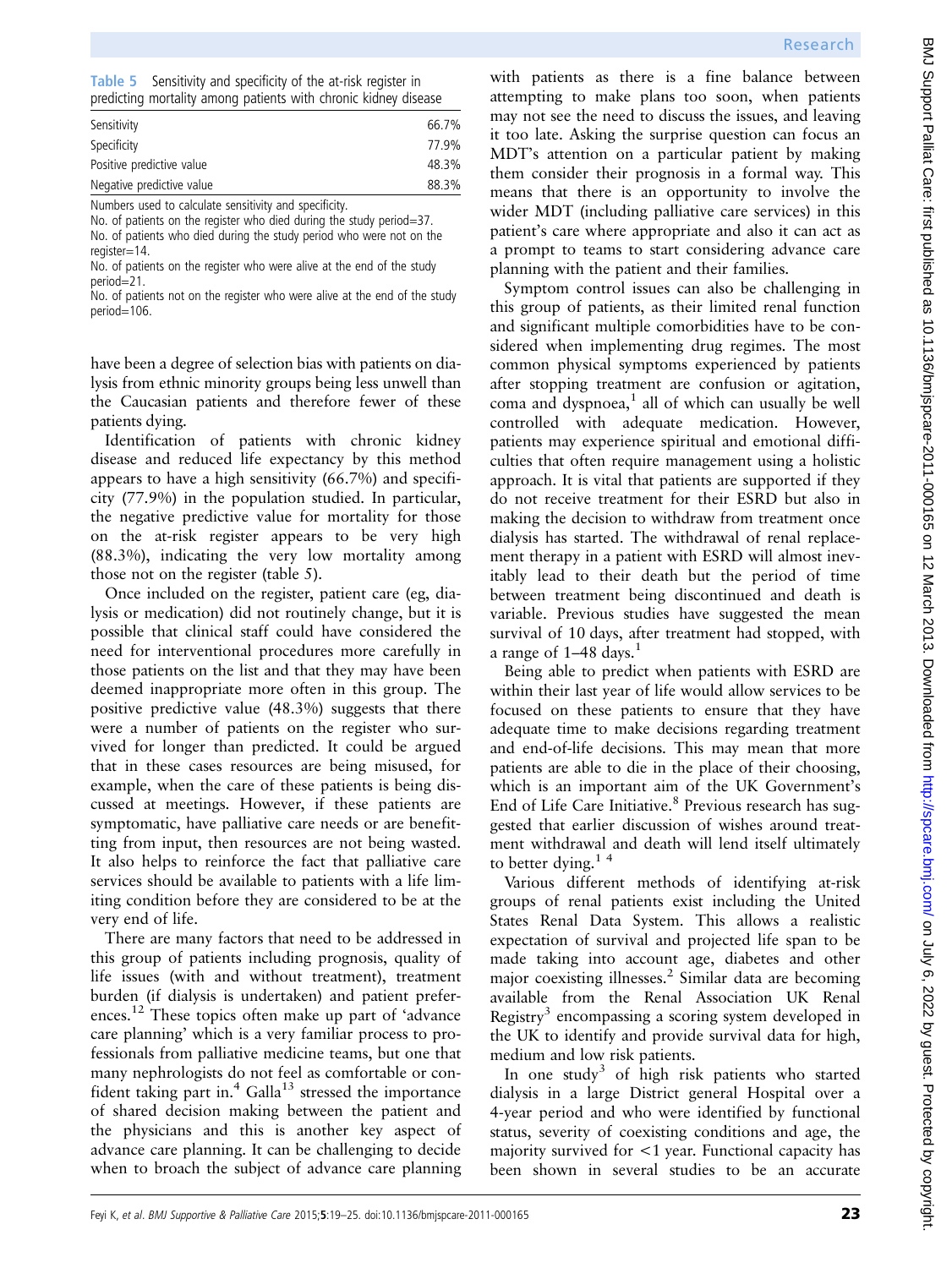predictor of morbidity of patients receiving haemodialysis and a useful tool to use when assessing whether patients should receive renal replacement therapy or not.14 15

Since this study commenced the Prognostic Indicator Guidance has been updated.<sup>16</sup> The surprise question in the 2011 version uses a less rigid time frame, asking 'Would you be surprised if this patient were to die in the next few months, weeks, days?' Physicians may be concerned about being perceived to have 'got it wrong' when predicting survival and so may feel more comfortable using a question that applies a less specific time frame to a patient's survival. The disease specific indicators for renal disease in the 2011 version also include difficult physical symptoms or psychological symptoms despite optimal tolerated renal replacement therapy as well as the presence of symptomatic renal failure. All these factors are likely to influence a patient's choices about treatment modalities and thereby affect their prognosis.

In this unit, input from the palliative care team began at the point of inclusion on the at-risk register. The patients were discussed at a monthly renalpalliative care MDT meeting where any issues that require palliative care involvement were addressed, for example, symptom control and advance care planning. Whenever appropriate a member of the renal team or the palliative care team would discuss the Preferred Priorities of Care document with the patient allowing patients to express their wishes regarding treatment and their future care. Although not part of this study, it is hoped that this early involvement of planning with the patient and palliative care may prevent unnecessary and inappropriate out of hours admissions and avoid inappropriate treatment being given to these patients including cardiopulmonary resuscitation. It was hoped that this input may lead to a higher number of patients being given the opportunity to identify their preferred place of care and death and a higher number dying in the place of their choosing. It has previously been shown that stating end of life preferences clearly can help facilitate a death at home in cancer patients<sup>17</sup> and it could be suggested that this may be similar in renal patients. It was also felt that the educational aspects of this type of MDT approach were very valuable as this is an area that is very complex and training for professionals has sometimes been lacking. This need for better education and training in this area was highlighted in a recent work done by the pan-Thames renal audit group measuring the quality of end of life management of patients with advanced kidney disease.<sup>18</sup>

The palliative care team were also able to meet with patients and their carers when considering withdrawal from dialysis to discuss the physical, emotional and spiritual issues surrounding these difficult decisions. Once a mutual decision had been taken to withdraw

from dialysis either at the patient's request or on medical grounds, the palliative care team would try to ensure that the patient could be cared for in which ever setting they chose, whether that was the renal ward in the hospital, home or the local hospice. Community support was arranged with district nurses, Community Macmillan nurses and the local Hospice at Home team who were able to give ongoing symptom management and provide emotional support for the patients and their carers. The hospital palliative care team were well placed to support staff on the renal unit and those on the renal ward at Southend hospital when dealing with patients with difficult symptom control and those approaching death. They were also able to provide help with difficult conversations especially when there were complex psychosocial, emotional or spiritual elements both for patients and their carers.

Overall, the creation of the at-risk register provided a useful tool for prognostication in patients with renal disease. The focus on MDT working allowed close working relationships to develop between members of the renal and palliative care teams which provided better patient-centred care, better support for carers and improved advanced planning, as well as allowing the different teams to learn from one another.

## **LIMITATIONS**

There were several limitations to this study. First, the numbers of patients involved were small and so results may not be fully generalisable. As members of the MDT brought the names of the patients they felt were appropriate to the meetings to be considered for the register there could be a degree of selection bias. However, within the resource and time constraints of a 'real life' clinical setting, it would not have been possible to consider every renal patient for inclusion in the list. Also, the lack of disagreements between MDT members about which patients to include suggests that correct patients were being considered for inclusion. It is possible that this methodology meant that some patients who should have been included on the register were not identified. Documentation of preferred place of care was not considered as part of this study due to time and resource constraints but could have demonstrated whether patients were being offered the opportunity to discuss their wishes in advance and whether their wishes were being met.

#### FUTURE WORK

Analysing the impact of the use of the prognostic indicator guidance on quality of life and symptom management was beyond the scope of this paper but could provide an interesting insight into the effect of earlier involvement of palliative care with this group of patients. Future work could also include exploration of the effect of better prognostication on choice of, and eventual place of, death.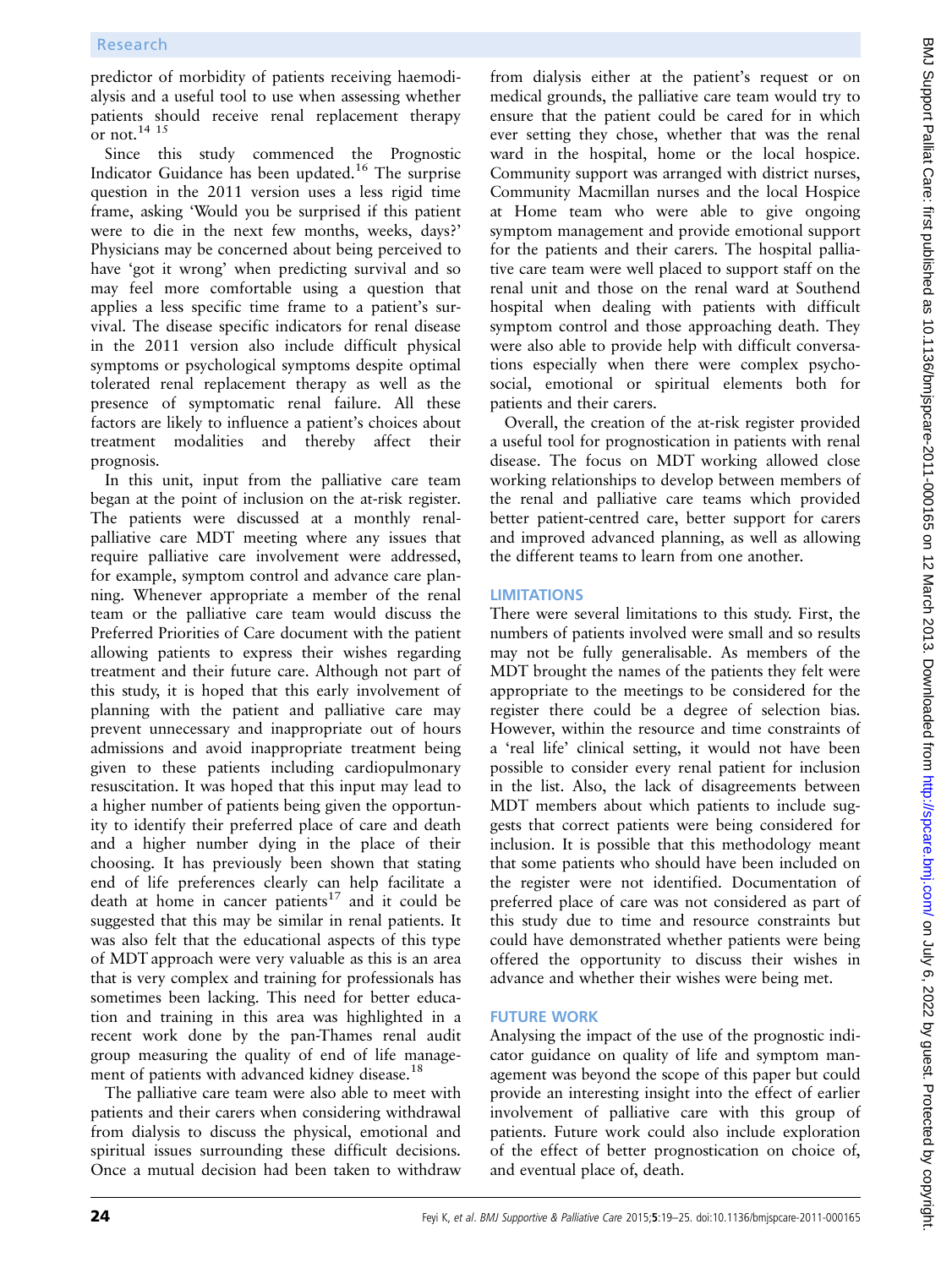## **CONCLUSIONS**

This study demonstrates that the surprise question allows patients with chronic kidney disease and a reduced life expectancy to be identified by the MDT with a relatively high sensitivity and specificity, independent of traditional risk factors like demographic variables, dialysis vintage or comorbidities. Although this work included only a small number of patients and predominantly those receiving haemodialysis, we believe that it contributes towards the validation of the use of the prognostic indicator guidance in this group of patients within an MDT setting.

Acknowledgements We would like to thank all members of the renal and palliative care multi-disciplinary teams for all their help with the completion of this work.

Contributors KF and SEK were the main authors for the article. GP and LM were responsible for the data collection and AJ performed and analysed the statistical tests. MKA and KG chaired the renal-palliative care MDT meetings and had the initial idea for this audit of activity, as well as advising on and contributing to the final article.

#### Competing interests None.

Provenance and peer review Not commissioned; externally peer reviewed.

#### **REFERENCES**

- 1 Chater S, Davison SN, Germain MJ, et al. Withdrawal from dialysis: a palliative care perspective. Clin Nephrol 2006;66:364–72.
- 2 Department of Health. The National Service Framework for Renal Services, Part Two: Chronic Kidney Disease, Acute Renal Failure and End of Life Care. 2005. [http://www.dh.gov.uk/en/](http://www.dh.gov.uk/en/Publicationsandstatistics/Publications/PublicationsPolicyAndGuidance/Browsable/DH_4102941) [Publicationsandstatistics/Publications/PublicationsPolicy](http://www.dh.gov.uk/en/Publicationsandstatistics/Publications/PublicationsPolicyAndGuidance/Browsable/DH_4102941) [AndGuidance/Browsable/DH\\_4102941](http://www.dh.gov.uk/en/Publicationsandstatistics/Publications/PublicationsPolicyAndGuidance/Browsable/DH_4102941) (accessed Jun 2011).
- 3 Teno JM, Weitzen S, Fennell ML, et al. Dying trajectory in the last year of life: does cancer trajectory fit other diseases? J Pall Med 2001;4:457–64.
- 4 Brown EA, Chambers EJ, Eggeling C. Palliative care in nephrology. Nephrol Dial Transplant 2008;23:789–91.
- 5 National Gold Standards Framework Centre. Prognostic Indicator Guidance Paper. 2008. [http://www.](http://www.goldstandardsframework.nhs.uk) [goldstandardsframework.nhs.uk](http://www.goldstandardsframework.nhs.uk) (accessed Jun 2011).
- 6 Moss AH, Ganjoo J, Sharma S, et al. Utility of the "surprise" question to identify dialysis patients with high mortality. Clin J Am Soc Nephrol 2008;3:1379–84.
- 7 Cohen LM, Ruthazer R, Moss AH, et al. Predicting six-month mortality for patients who are on maintenance hemodialysis. Clin J Am Soc Nephrol 2010;5:72–9.
- 8 Department of Health. Building on the Best: End of Life Care Initiative. 2004. [http://www.dh.gov.uk/en/Publicationsandstatistics/](http://www.dh.gov.uk/en/Publicationsandstatistics/Lettersandcirculars/Dearcolleagueletters/DH_4084872) [Lettersandcirculars/Dearcolleagueletters/DH\\_4084872](http://www.dh.gov.uk/en/Publicationsandstatistics/Lettersandcirculars/Dearcolleagueletters/DH_4084872) (accessed Jun 2011).
- 9<http://www.renalreg.com/index.html> (accessed 18 Feb 2012).
- 10 Kalantar-Zadeh K, Golan E, Shohat T, et al. Survival disparities within American and Israeli dialysis populations: learning from similarities and distinctions across race and ethnicity. Sem Dial 2010;23:586–94.
- 11 Buckalew VM Jr, Freedman BI. Reappraisal of the impact of race on survival in patients on dialysis. Am J Kidney Dis 2010;55:1102–10.
- 12 Murtagh F, Marsh J, Donohoe P, et al. Dialysis or not? A comparative survival study of patients over 75 years with chronic kidney disease stage 5. Nephrol Dial Transplant 2007;22:1955–62.
- 13 Galla JH. Clinical practice guideline on shared decision-making in the appropriate initiation of and withdrawal from dialysis. J Am Soc Nephrol 2000;11:1340–2.
- 14 Chandna SM, Schulz J, Lawrence C, et al. Is there a rationale for rationing chronic dialysis? A hospital based cohort study of factors affecting survival and morbidity. BMJ 1999;318:217–23.
- 15 Sekkarie MA, Moss AH. Withholding and withdrawing dialysis: the role of physician specialty and education and patient functional status. Am J Kidney Dis 1998;31:464-72.
- 16 <http://www.goldstandardsframework.org.uk> (accessed 20 Feb 2012).
- 17 Gomes B, Higginson IJ. Factors influencing death at home in terminally ill patients with cancer: systematic review. BMJ 2006;332:515–21.
- 18 McAdoo SP, Brown EA, Chesser AM, et al. Measuring the quality of end of life management in patients with advanced kidney disease: results from the pan-Thames renal audit group. Nephrol Dial Transplant 2012;27:1548–54.